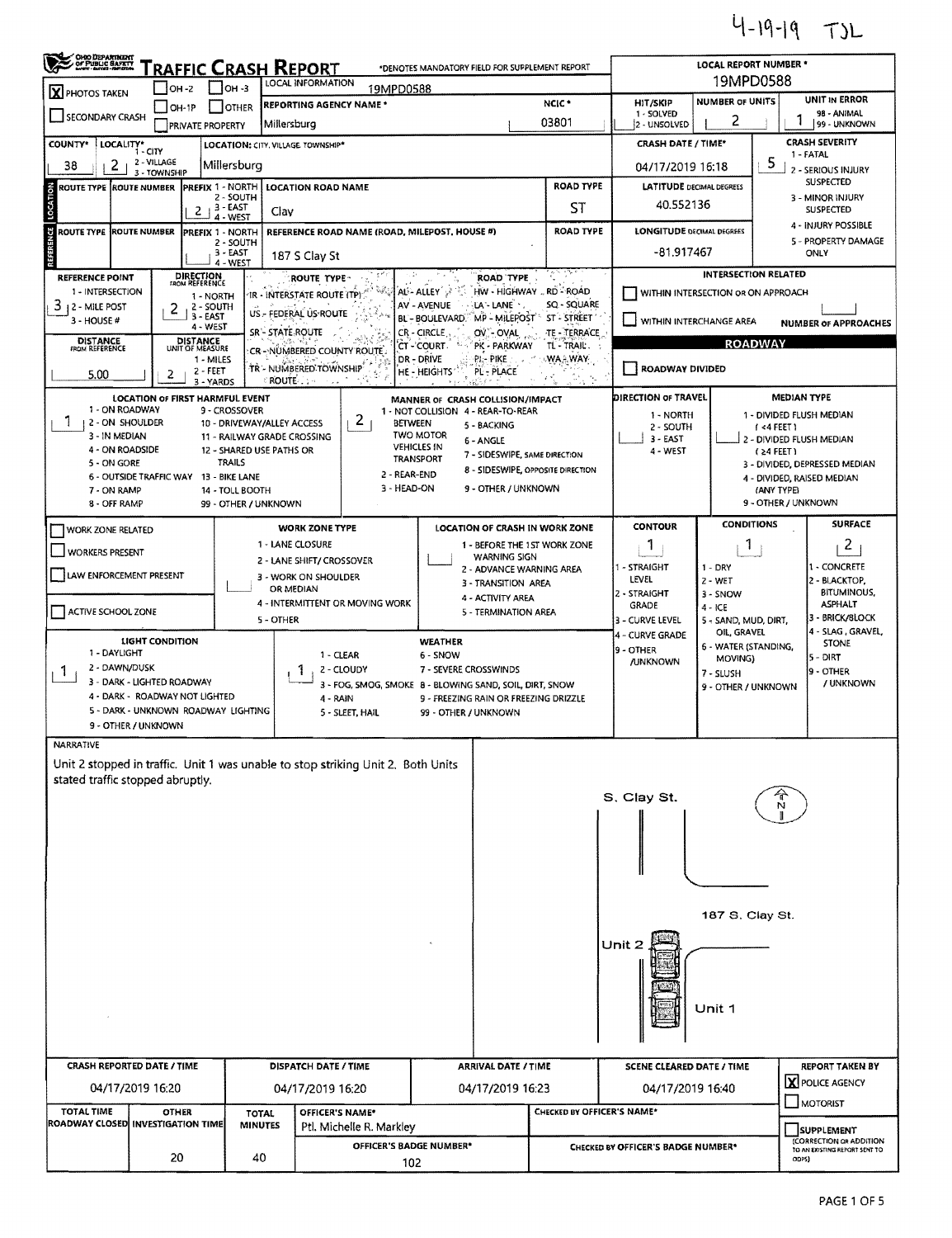|                                                                                                                                                 | <b>OHIO DEPARTMENT</b><br>OF PUBLIC BAPETY                         |                                                                        | <b>LOCAL REPORT NUMBER</b>                                                                                        |                      |                                                   |                                                       |                            |                                                                                       |  |  |  |  |  |
|-------------------------------------------------------------------------------------------------------------------------------------------------|--------------------------------------------------------------------|------------------------------------------------------------------------|-------------------------------------------------------------------------------------------------------------------|----------------------|---------------------------------------------------|-------------------------------------------------------|----------------------------|---------------------------------------------------------------------------------------|--|--|--|--|--|
|                                                                                                                                                 | NIT                                                                |                                                                        |                                                                                                                   |                      |                                                   |                                                       |                            | 19MPD0588                                                                             |  |  |  |  |  |
| UNIT #                                                                                                                                          | OWNER NAME: LAST, FIRST, MIDDLE (LISAME AS ORIVER)                 |                                                                        | OWNER PHONE:INCLUDE AREA CODE (E) SAME AS DRIVER)                                                                 | DAMAGE               |                                                   |                                                       |                            |                                                                                       |  |  |  |  |  |
|                                                                                                                                                 | HOLCOMB, SUE, A                                                    |                                                                        |                                                                                                                   |                      | 330-201-8709                                      |                                                       | 1 - NONE                   | <b>DAMAGE SCALE</b><br>3 - FUNCTIONAL DAMAGE                                          |  |  |  |  |  |
| OWNER ADDRESS: STREET, CITY, STATE, ZIP ( C) SAME AS DRIVER)<br>2 - MINOR DAMAGE<br>4 - DISABLING DAMAGE<br>6611 TR 346, MILLERSBURG, OH, 44654 |                                                                    |                                                                        |                                                                                                                   |                      |                                                   |                                                       |                            |                                                                                       |  |  |  |  |  |
|                                                                                                                                                 | <b>COMMERCIAL CARRIER: NAME, ADDRESS, CITY, STATE, ZIP</b>         |                                                                        |                                                                                                                   |                      |                                                   | COMMERCIAL CARRIER PHONE: INCLUDE AREA CODE           |                            | 9 - UNKNOWN                                                                           |  |  |  |  |  |
|                                                                                                                                                 |                                                                    |                                                                        |                                                                                                                   |                      |                                                   |                                                       | DAMAGED AREA(S)            |                                                                                       |  |  |  |  |  |
|                                                                                                                                                 | LP STATE   LICENSE PLATE #                                         |                                                                        | <b>VEHICLE IDENTIFICATION #</b>                                                                                   |                      | <b>VEHICLE YEAR</b>                               | <b>VEHICLE MAKE</b>                                   |                            | INDICATE ALL THAT APPLY                                                               |  |  |  |  |  |
| ΟН                                                                                                                                              | AY58DS                                                             |                                                                        | 1C4AJWAGXHL755649                                                                                                 |                      | 2017                                              | JEEP                                                  |                            |                                                                                       |  |  |  |  |  |
| <b>X</b> INSURANCE                                                                                                                              | INSURANCE COMPANY<br><b>STATE FARM</b>                             |                                                                        | <b>INSURANCE POLICY #</b><br>5724087E23351                                                                        |                      | <b>COLOR</b><br>GRY                               | <b>VEHICLE MODEL</b><br>WRANGLER                      |                            |                                                                                       |  |  |  |  |  |
|                                                                                                                                                 | <b>TYPE OF USE</b>                                                 |                                                                        | US DOT #                                                                                                          |                      | TOWED BY: COMPANY NAME                            |                                                       |                            |                                                                                       |  |  |  |  |  |
| COMMERCIAL                                                                                                                                      | <b>GOVERNMENT</b>                                                  | IN EMERGENCY<br><b>RESPONSE</b>                                        |                                                                                                                   |                      |                                                   |                                                       |                            |                                                                                       |  |  |  |  |  |
| INTERLOCK                                                                                                                                       |                                                                    | # OCCUPANTS                                                            | VEHICLE WEIGHT GVWR/GCWR<br>$1 - 510K$ LBS.                                                                       |                      | <b>IMATERIAL</b><br>CLASS <sup>#</sup>            | <b>HAZARDOUS MATERIAL</b><br>PLACARD ID#              |                            |                                                                                       |  |  |  |  |  |
| DEVICE<br><b>EQUIPPED</b>                                                                                                                       | HIT/SKIP UNIT                                                      |                                                                        | 2 - 10.001 - 26K LBS.<br>3 - > 26K LBS.                                                                           |                      | RELEASED<br>PLACARD                               |                                                       |                            |                                                                                       |  |  |  |  |  |
| 1 - PASSENGER CAR<br>12 - GOLF CART<br>18 - LIMO (LIVERY VEHICLE)<br>23 - PEDESTRIAN/SKATER<br>6 - VAN (9-15 SEATS)                             |                                                                    |                                                                        |                                                                                                                   |                      |                                                   |                                                       |                            |                                                                                       |  |  |  |  |  |
|                                                                                                                                                 | 2 - PASSENGER VAN<br>(MINIVAN)                                     | 7 - MOTORCYCLE 2-WHEELED<br>8 - MOTORCYCLE 3-WHEELED                   | 13 - SNOWMOBILE<br>14 - SINGLE UNIT                                                                               | 20 - OTHER VEHICLE   | 19 - BUS (16+ PASSENGERS)                         | 24 - WHEELCHAIR (ANY TYPE)<br>25 - OTHER NON-MOTORIST |                            |                                                                                       |  |  |  |  |  |
|                                                                                                                                                 | <b>UNIT TYPE 3 - SPORT UTILITY</b><br>VEHICLE                      | 9 - AUTOCYCLE<br>10 - MOPED OR MOTORIZED                               | TRUCK<br>1S - SEMI-TRACTOR                                                                                        | 21 - HEAVY EQUIPMENT |                                                   | 26 - 8ICYCLE                                          |                            |                                                                                       |  |  |  |  |  |
|                                                                                                                                                 | 4 - PICK UP                                                        | BICYCLE                                                                | 16 - FARM EQUIPMENT                                                                                               |                      | 22 - ANIMAL WITH RIDER OR<br>ANIMAL-DRAWN VEHICLE | 27 - TRAIN<br>99 - UNKNOWN OR HIT/SKIP                |                            |                                                                                       |  |  |  |  |  |
|                                                                                                                                                 | 5 - CARGO VAN<br>(ATV/UTV)                                         | 11 - ALL TERRAIN VEHICLE                                               | 17 - MOTORHOME                                                                                                    |                      |                                                   |                                                       |                            |                                                                                       |  |  |  |  |  |
| C11                                                                                                                                             | # OF TRAILING UNITS                                                |                                                                        |                                                                                                                   |                      |                                                   |                                                       |                            |                                                                                       |  |  |  |  |  |
| VEHI                                                                                                                                            | WAS VEHICLE OPERATING IN AUTONOMOUS<br>MODE WHEN CRASH OCCURRED?   | 0                                                                      | 0 - NO AUTOMATION                                                                                                 |                      | 3 - CONDITIONAL AUTOMATION 9 - UNKNOWN            |                                                       |                            | 12<br>200                                                                             |  |  |  |  |  |
| ۷                                                                                                                                               |                                                                    |                                                                        | 1 - DRIVER ASSISTANCE<br>1 - YES 2 - NO 9 - OTHER / UNKNOWN AUTONOMOUS 2 - PARTIAL AUTOMATION S - FULL AUTOMATION |                      | 4 - HIGH AUTOMATION                               |                                                       |                            |                                                                                       |  |  |  |  |  |
|                                                                                                                                                 |                                                                    | <b>MODE LEVEL</b>                                                      |                                                                                                                   |                      |                                                   |                                                       |                            |                                                                                       |  |  |  |  |  |
|                                                                                                                                                 | 1 - NONE<br>$2 - TAXI$                                             | 6 - BUS - CHARTER/TOUR<br>7 - BUS - INTERCITY                          | $11 - FIRE$<br>12 - MILITARY                                                                                      | 16 - FARM            | 17 - MOWING                                       | 21 - MAIL CARRIER<br>99 - OTHER / UNKNOWN             |                            |                                                                                       |  |  |  |  |  |
|                                                                                                                                                 | 3 - ELECTRONIC RIDE                                                | 8 - BUS - SHUTTLE                                                      | 13 - POLICE                                                                                                       |                      | 18 - SNOW REMOVAL                                 |                                                       |                            |                                                                                       |  |  |  |  |  |
| <b>SPECIAL</b><br><b>FUNCTION</b>                                                                                                               | <b>SHARING</b><br>4 - SCHOOL TRANSPORT                             | 9 - BUS - OTHER<br>10 - AM8ULANCE                                      | 14 - PUBLIC UTILITY<br>15 - CONSTRUCTION EQUIP.                                                                   |                      | 19 - TOWING<br>20 - SAFETY SERVICE                |                                                       |                            |                                                                                       |  |  |  |  |  |
|                                                                                                                                                 | 5 - 8US - TRANSIT/COMMUTER                                         |                                                                        |                                                                                                                   |                      | <b>PATROL</b>                                     |                                                       |                            | 12                                                                                    |  |  |  |  |  |
|                                                                                                                                                 | 1 - NO CARGO BODY TYPE<br>/ NOT APPLICABLE                         | 4 - LOGGING<br>S - INTERMODAL                                          | 7 - GRAIN/CHIPS/GRAVEL                                                                                            | 11 - DUMP            |                                                   | 99 - OTHER / UNKNOWN                                  |                            |                                                                                       |  |  |  |  |  |
| CARGO                                                                                                                                           | 2 - BUS                                                            | <b>CONTAINER CHASSIS</b>                                               | $8 - POLE$<br>9 - CARGO TANK                                                                                      |                      | 12 - CONCRETE MIXER<br>13 - AUTO TRANSPORTER      |                                                       |                            | -ити з<br>q<br>۰ŋ                                                                     |  |  |  |  |  |
| <b>BODY</b><br><b>TYPE</b>                                                                                                                      | 3 - VEHICLE TOWING<br>ANOTHER MOTOR VEHICLE                        | 6 - CARGOVAN<br>/ENCLOSED 80X                                          | 10 - FLAT 8ED                                                                                                     |                      | 14 - GARBAGE/REFUSE                               |                                                       |                            |                                                                                       |  |  |  |  |  |
|                                                                                                                                                 | 1 - TURN SIGNALS                                                   | 4 - BRAKES                                                             | 7 - WORN OR SLICK TIRES                                                                                           |                      | 9 - MOTOR TROUBLE                                 | 99 - OTHER / UNKNOWN                                  |                            |                                                                                       |  |  |  |  |  |
| <b>VEHICLE</b>                                                                                                                                  | 2 - HEAD LAMPS<br>3 - TAIL LAMPS                                   | <b>S-STEERING</b><br><b>6 - TIRE BLOWOUT</b>                           | <b>8 - TRAILER EQUIPMENT</b><br><b>DEFECTIVE</b>                                                                  |                      | 10 - DISABLED FROM PRIOR<br><b>ACCIDENT</b>       |                                                       |                            |                                                                                       |  |  |  |  |  |
| <b>DEFECTS</b>                                                                                                                                  |                                                                    |                                                                        |                                                                                                                   |                      |                                                   |                                                       | $\Box$ - NO DAMAGE [ 0 ]   | LI- UNDERCARRIAGE [ 14 ]                                                              |  |  |  |  |  |
|                                                                                                                                                 | 1 - INTERSECTION -<br>MARKED CROSSWALK                             | 4 - MIDBLOCK -<br>MARKED CROSSWALK                                     | 7 - SHOULDER/ROADSIDE<br>8 - SIDEWALK                                                                             |                      | 10 - DRIVEWAY ACCESS<br>11 - SHARED USE PATHS     | 99 - OTHER / UNKNOWN                                  | $X \cdot \text{top}[13]$   | $L$ - ALL AREAS [15]                                                                  |  |  |  |  |  |
| NON-<br>MOTORIST                                                                                                                                | 2 - INTERSECTION -<br><b>UNMARKED CROSSWALK</b>                    | S - TRAVEL LANE -<br>OTHER LOCATION                                    | 9 - MEDIAN/CROSSING                                                                                               |                      | OR TRAILS<br>12 - FIRST RESPONDER                 |                                                       |                            | $\Box$ - UNIT NOT AT SCENE [16]                                                       |  |  |  |  |  |
| LOCATION                                                                                                                                        | 3 - INTERSECTION - OTHER                                           | 6 - BICYCLE LANE                                                       | <b>ISLAND</b>                                                                                                     |                      | AT INCIDENT SCENE                                 |                                                       |                            |                                                                                       |  |  |  |  |  |
|                                                                                                                                                 | 1 - NON-CONTACT                                                    | 1 - STRAIGHT AHEAD<br>2 - BACKING                                      | 9 - LEAVING TRAFFIC<br>LANE                                                                                       |                      | 1S - WALKING, RUNNING,<br>JOGGING, PLAYING        | 21 - STANDING OUTSIDE<br>DISABLED VEHICLE             |                            | INITIAL POINT OF CONTACT                                                              |  |  |  |  |  |
| 3                                                                                                                                               | 2 - NON-COLLISION<br>3 - STRIKING                                  | 3 - CHANGING LANES<br>4 - OVERTAKING/PASSING                           | 10 - PARKED<br>11 - SLOWING OR STOPPED                                                                            |                      | 16 - WORKING<br>17 - PUSHING VEHICLE              | 99 - OTHER / UNKNOWN                                  | 12                         | 0 - NO DAMAGE<br>14 - UNDERCARRIAGE<br>1-12 - REFER TO UNIT 15 - VEHICLE NOT AT SCENE |  |  |  |  |  |
| <b>ACTION</b>                                                                                                                                   | 4 - STRUCK                                                         | PRE-CRASH S - MAKING RIGHT TURN<br><b>ACTIONS 6 - MAKING LEFT TURN</b> | IN TRAFFIC                                                                                                        |                      | 18 - APPROACHING OR<br>LEAVING VEHICLE            |                                                       |                            | DIAGRAM<br>99 - UNKNOWN                                                               |  |  |  |  |  |
|                                                                                                                                                 | 5 - BOTH STRIKING<br><b>&amp; STRUCK</b>                           | 7 - MAKING U-TURN                                                      | 12 - DRIVERLESS<br>13 - NEGOTIATING A CURVE                                                                       |                      | 19 - STANDING                                     |                                                       | 13 - TOP                   |                                                                                       |  |  |  |  |  |
|                                                                                                                                                 | 9 - OTHER / UNKNOWN                                                | 8 - ENTERING TRAFFIC<br>LANE                                           | 14 - ENTERING OR CROSSING 20 - OTHER NON-MOTORIST<br>SPECIFIED LOCATION                                           |                      |                                                   |                                                       |                            | TRAFFIC                                                                               |  |  |  |  |  |
|                                                                                                                                                 | 1 - NONE                                                           | /ACDA                                                                  | 8 - FOLLOWING TOO CLOSE 13 - IMPROPER START FROM<br>A PARKED POSITION                                             |                      | 18 - OPERATING DEFECTIVE<br>EQUIPMENT             | 23 - OPENING DOOR INTO<br>ROADWAY                     | <b>TRAFFICWAY FLOW</b>     | TRAFFIC CONTROL                                                                       |  |  |  |  |  |
|                                                                                                                                                 | 2 - FAILURE TO YIELD<br>3 - RAN RED LIGHT                          | 9 - IMPROPER LANE                                                      | 14 - STOPPED OR PARKED                                                                                            |                      | 19 - LOAD SHIFTING                                | 99 - OTHER IMPROPER                                   | 1 - ONE-WAY<br>2 - TWO-WAY | 1 - ROUNDABOUT 4 - STOP SIGN<br>5 - YIELD SIGN                                        |  |  |  |  |  |
| 8                                                                                                                                               | 4 - RAN STOP SIGN<br>5 - UNSAFE SPEED                              | CHANGE<br>10 - IMPROPER PASSING                                        | <b>ILLEGALLY</b><br>15 - SWERVING TO AVOID                                                                        |                      | /FALLING/SPILLING<br>20 - IMPROPER CROSSING       | <b>ACTION</b>                                         | $\overline{2}$             | 2 - SIGNAL<br>ь<br>3 - FLASHER<br>6 - NO CONTROL                                      |  |  |  |  |  |
|                                                                                                                                                 | CONTRIBUTING 6 - IMPROPER TURN<br>CIRCUMSTANCES 7 - LEFT OF CENTER | 11 - DROVE OFF ROAD<br>12 - IMPROPER BACKING                           | 16 - WRONG WAY<br>17 - VISION OBSTRUCTION                                                                         |                      | 21 - LYING IN ROADWAY<br>22 - NOT DISCERNIBLE     |                                                       | # OF THROUGH LANES         | RAIL GRADE CROSSING                                                                   |  |  |  |  |  |
|                                                                                                                                                 |                                                                    |                                                                        |                                                                                                                   |                      |                                                   |                                                       | ON ROAD                    | 1 - NOT INVLOVED                                                                      |  |  |  |  |  |
| SEOUENCE OF EVENTS                                                                                                                              | سراعا للاختصاء بالرائد كالمقد المسامعة                             |                                                                        | NON-COLLISION                                                                                                     |                      | J. Galim                                          |                                                       | 2                          | 2 - INVOLVED-ACTIVE CROSSING<br>3 - INVOLVED-PASSIVE CROSSING                         |  |  |  |  |  |
| 20                                                                                                                                              | 1 - OVERTURN/ROLLOVER<br>2 - FIRE/EXPLOSION                        | 7 - SEPARATION OF UNITS<br>8 - RAN OFF ROAD RIGHT                      | 12 - DOWNHILL RUNAWAY<br>13 - OTHER NON-COLLISION 20 - MOTOR VEHICLE IN                                           |                      | 19 - ANIMAL -OTHER                                | 23 - STRUCK BY FALLING,<br>SHIFTING CARGO OR          |                            |                                                                                       |  |  |  |  |  |
|                                                                                                                                                 | 3 - IMMERSION                                                      | 9 - RAN OFF ROAD LEFT                                                  | 14 - PEDESTRIAN                                                                                                   |                      | <b>TRANSPORT</b>                                  | ANYTHING SET IN<br>MOTION BY A MOTOR                  |                            | UNIT / NON-MOTORIST DIRECTION                                                         |  |  |  |  |  |
|                                                                                                                                                 | 4 - JACKKNIFE<br>5 - CARGO / EQUIPMENT                             | 10 - CROSS MEDIAN<br>11 - CROSS CENTERLINE -                           | 15 - PEDALCYCLE<br>16 - RAILWAY VEHICLE                                                                           |                      | 21 - PARKED MOTOR<br>VEHICLE                      | VEHICLE<br>24 - OTHER MOVABLE                         |                            | 1 - NORTH<br>5 - NORTHEAST<br>6 - NORTHWEST<br>2 - SOUTH                              |  |  |  |  |  |
|                                                                                                                                                 | LOSS OR SHIFT<br>6 - EQUIPMENT FAILURE                             | OPPOSITE DIRECTION<br>OF TRAVEL                                        | 17 - ANIMAL - FARM<br>18 - ANIMAL - DEER                                                                          |                      | 22 - WORK ZONE<br>MAINTENANCE                     | <b>OBJECT</b>                                         | $FROM \mid Z \mid$<br>TO   | $3 - EAST$<br>7 - SOUTHEAST<br>4 - WEST                                               |  |  |  |  |  |
|                                                                                                                                                 | a Branch                                                           |                                                                        | <b>EXAMPLE COLLISION WITH FIXED OBJECT - STRUCK.</b>                                                              |                      | <b>EQUIPMENT</b><br>and the about                 | when they                                             |                            | 8 - SOUTHWEST<br>9 - OTHER / UNKNOWN                                                  |  |  |  |  |  |
|                                                                                                                                                 | 25 - IMPACT ATTENUATOR 31 - GUARDRAIL END<br>/ CRASH CUSHION       | 32 - PORTABLE BARRIER                                                  | 38 - OVERHEAD SIGN POST<br>39 - LIGHT / LUMINARIES                                                                | 46 - FENCE           | 45 - EMBANKMENT                                   | 52 - BUILDING<br>53 - TUNNEL                          |                            |                                                                                       |  |  |  |  |  |
|                                                                                                                                                 | 26 - BRIDGE OVERHEAD<br><b>STRUCTURE</b>                           | 33 - MEDIAN CABLE BARRIER<br>34 - MEDIAN GUARDRAIL                     | <b>SUPPORT</b><br>40 - UTILITY POLE                                                                               | 48 - TREE            | 47 - MAILBOX                                      | 54 - OTHER FIXED<br>OBJECT                            | <b>UNIT SPEED</b>          | <b>DETECTED SPEED</b>                                                                 |  |  |  |  |  |
|                                                                                                                                                 | 27 - BRIDGE PIER OR<br><b>ABUTMENT</b>                             | <b>BARRIER</b>                                                         | 41 - OTHER POST, POLE<br>OR SUPPORT                                                                               |                      | 49 - FIRE HYDRANT<br>50 - WORK ZONE               | 99 - OTHER / UNKNOWN                                  | 10                         | 1 - STATED / ESTIMATED SPEED                                                          |  |  |  |  |  |
|                                                                                                                                                 | 28 - BRIDGE PARAPET                                                | 35 - MEDIAN CONCRETE<br>BARRIER                                        | 42 - CULVERT                                                                                                      |                      | MAINTENANCE<br>EQUIPMENT                          |                                                       |                            | 2 - CALCULATED / EDR                                                                  |  |  |  |  |  |
|                                                                                                                                                 | 29 - BRIDGE RAIL<br>30 - GUARDRAIL FACE                            | 36 - MEDIAN OTHER BARRIER 43 - CURB<br>37 - TRAFFIC SIGN POST          | 44 - DITCH                                                                                                        | 51 - WALL            |                                                   |                                                       | POSTED SPEED               | 3 - UNDETERMINED                                                                      |  |  |  |  |  |
|                                                                                                                                                 | FIRST HARMFUL EVENT                                                | Ŧ                                                                      | MOST HARMFUL EVENT                                                                                                |                      |                                                   |                                                       | 25                         |                                                                                       |  |  |  |  |  |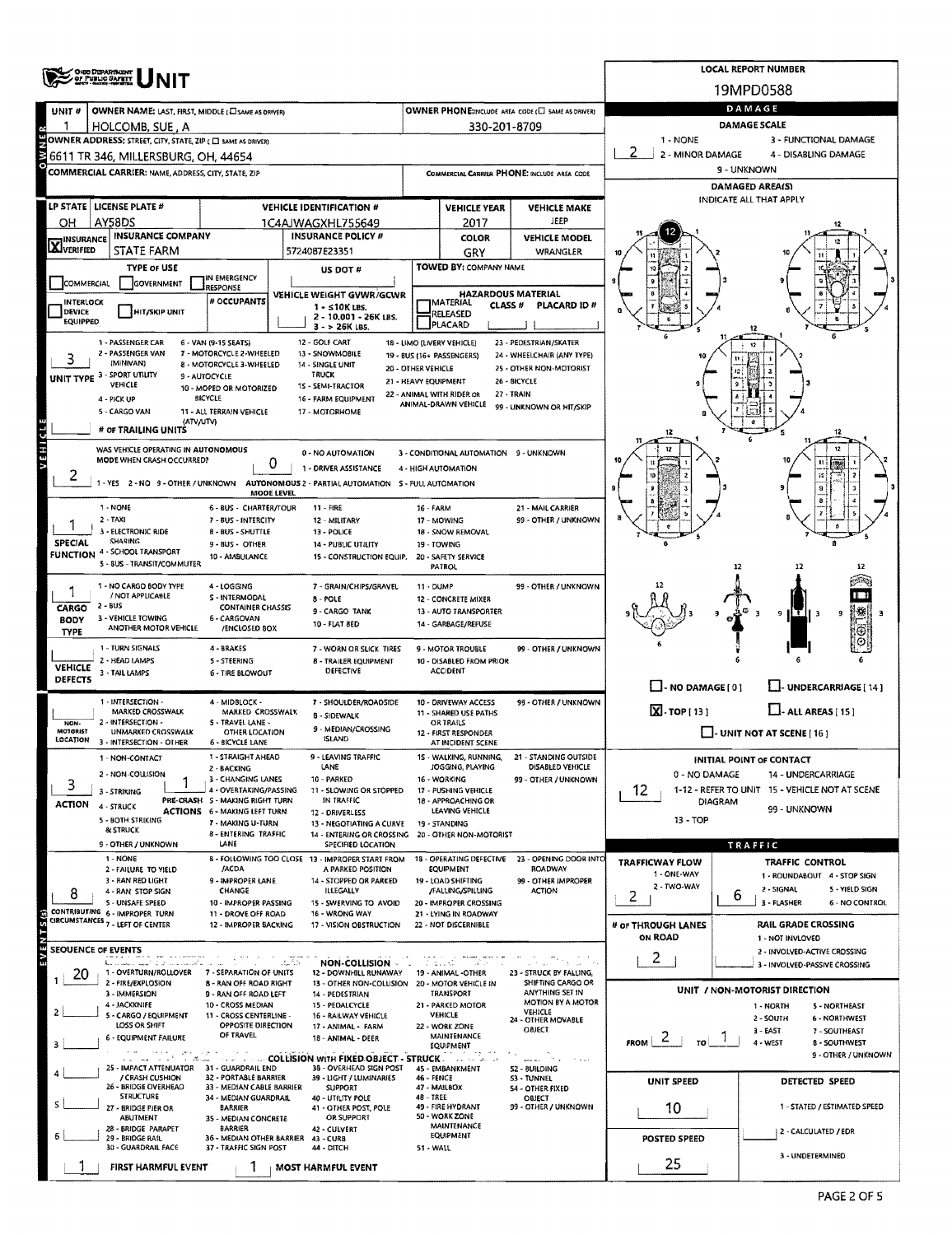|                                                                                                                     | OHO DEPARTMENT<br>OF PUBLIC BAFETY                                            |                                                           | <b>LOCAL REPORT NUMBER</b>                                                                                         |                                          |                                                                          |                                                                  |                                                                   |                                                               |  |  |  |  |  |  |
|---------------------------------------------------------------------------------------------------------------------|-------------------------------------------------------------------------------|-----------------------------------------------------------|--------------------------------------------------------------------------------------------------------------------|------------------------------------------|--------------------------------------------------------------------------|------------------------------------------------------------------|-------------------------------------------------------------------|---------------------------------------------------------------|--|--|--|--|--|--|
|                                                                                                                     |                                                                               |                                                           |                                                                                                                    |                                          |                                                                          |                                                                  |                                                                   | 19MPD0588                                                     |  |  |  |  |  |  |
| UNIT #                                                                                                              | <b>OWNER NAME: LAST, FIRST, MIDDLE (CISAME AS DRIVER)</b>                     |                                                           | DAMAGE                                                                                                             |                                          |                                                                          |                                                                  |                                                                   |                                                               |  |  |  |  |  |  |
| 2                                                                                                                   | MILLER, CHANCE, A                                                             |                                                           |                                                                                                                    | 330-231-8160                             | OWNER PHONE:INCLUDE AREA CODE (E) SAME AS DRIVER)<br><b>DAMAGE SCALE</b> |                                                                  |                                                                   |                                                               |  |  |  |  |  |  |
|                                                                                                                     | OWNER ADDRESS: STREET, CITY, STATE, ZIP ( C SAME AS ORIVER)                   |                                                           |                                                                                                                    | 1 - NONE                                 | 3 - FUNCTIONAL DAMAGE                                                    |                                                                  |                                                                   |                                                               |  |  |  |  |  |  |
| M                                                                                                                   | 630 N MAIN ST, KILLBUCK, OH, 44637                                            |                                                           |                                                                                                                    | 2 - MINOR DAMAGE<br>4 - DISABLING DAMAGE |                                                                          |                                                                  |                                                                   |                                                               |  |  |  |  |  |  |
|                                                                                                                     | COMMERCIAL CARRIER: NAME, ADDRESS, CITY, STATE, ZIP                           |                                                           |                                                                                                                    |                                          |                                                                          | COMMERCIAL CARRIER PHONE: INCLUDE AREA CODE                      | 9 - UNKNOWN                                                       |                                                               |  |  |  |  |  |  |
|                                                                                                                     |                                                                               |                                                           |                                                                                                                    |                                          |                                                                          |                                                                  |                                                                   | DAMAGED AREA(S)<br>INDICATE ALL THAT APPLY                    |  |  |  |  |  |  |
|                                                                                                                     | LP STATE   LICENSE PLATE #<br><b>HML1840</b>                                  |                                                           | <b>VEHICLE IDENTIFICATION #</b><br><b>VEHICLE YEAR</b><br><b>VEHICLE MAKE</b><br>JEEP<br>2019<br>1C4PJMLB9KD139782 |                                          |                                                                          |                                                                  |                                                                   |                                                               |  |  |  |  |  |  |
| OH                                                                                                                  | <b>INSURANCE COMPANY</b>                                                      |                                                           | <b>INSURANCE POLICY #</b>                                                                                          |                                          | <b>COLOR</b>                                                             | <b>VEHICLE MODEL</b>                                             |                                                                   |                                                               |  |  |  |  |  |  |
| <b>X</b> INSURANCE                                                                                                  | MEMBER SELECT                                                                 |                                                           | AUTO57718265                                                                                                       |                                          | WHI                                                                      | <b>LIBERTY/CHEROKEE</b>                                          |                                                                   |                                                               |  |  |  |  |  |  |
|                                                                                                                     | <b>TYPE OF USE</b>                                                            |                                                           | US DOT #                                                                                                           |                                          | TOWED BY: COMPANY NAME                                                   |                                                                  |                                                                   |                                                               |  |  |  |  |  |  |
| COMMERCIAL                                                                                                          | GOVERNMENT                                                                    | IN EMERGENCY<br>RESPONSE                                  |                                                                                                                    | <b>HAZARDOUS MATERIAL</b>                |                                                                          |                                                                  |                                                                   |                                                               |  |  |  |  |  |  |
| <b>INTERLOCK</b>                                                                                                    |                                                                               | # OCCUPANTS                                               | VEHICLE WEIGHT GVWR/GCWR<br>$1 - 510K$ LBS.                                                                        |                                          | <b>IMATERIAL</b><br><b>CLASS#</b>                                        | <b>PLACARD ID #</b>                                              |                                                                   |                                                               |  |  |  |  |  |  |
| <b>DEVICE</b><br>HIT/SKIP UNIT<br>RELEASED<br>2 - 10.001 - 26K LBS.<br>EQUIPPED<br>PLACARD<br>3 - > 26K LBS.        |                                                                               |                                                           |                                                                                                                    |                                          |                                                                          |                                                                  |                                                                   |                                                               |  |  |  |  |  |  |
| 1 - PASSENGER CAR<br>12 - GOLF CART<br>18 - LIMO (LIVERY VEHICLE)<br>23 - PEDESTRIAN/SKATER<br>6 - VAN (9-1S SEATS) |                                                                               |                                                           |                                                                                                                    |                                          |                                                                          |                                                                  |                                                                   |                                                               |  |  |  |  |  |  |
| 3                                                                                                                   | 2 - PASSENGER VAN<br>(MINIVAN)                                                | 7 - MOTORCYCLE 2-WHEELED<br>8 - MOTORCYCLE 3-WHEELED      | 13 - SNOWMOBILE<br>14 - SINGLE UNIT                                                                                |                                          | 19 - 8US (16+ PASSENGERS)                                                | 24 - WHEELCHAIR (ANY TYPE)                                       |                                                                   |                                                               |  |  |  |  |  |  |
|                                                                                                                     | UNIT TYPE 3 - SPORT UTILITY                                                   | 9 - AUTOCYCLE                                             | 20 - OTHER VEHICLE<br><b>TRUCK</b>                                                                                 |                                          | 21 - HEAVY EQUIPMENT                                                     | 2S - OTHER NON-MOTORIST<br>26 - BICYCLE                          |                                                                   |                                                               |  |  |  |  |  |  |
|                                                                                                                     | VEHICLE<br>4 - PICX UP                                                        | 10 - MOPED OR MOTORIZED<br><b>BICYCLE</b>                 | 15 - SEMI-TRACTOR<br>16 - FARM EQUIPMENT                                                                           |                                          | 22 - ANIMAL WITH RIDER DR                                                | 27 - TRAIN                                                       |                                                                   |                                                               |  |  |  |  |  |  |
|                                                                                                                     | 5 - CARGO VAN                                                                 | 11 - ALL TERRAIN VEHICLE                                  | 17 - MOTORHOME                                                                                                     |                                          | ANIMAL-DRAWN VEHICLE                                                     | 99 - UNKNOWN OR HIT/SKIP                                         |                                                                   |                                                               |  |  |  |  |  |  |
|                                                                                                                     | (ATV/UTV)<br># OF TRAILING UNITS                                              |                                                           |                                                                                                                    |                                          |                                                                          |                                                                  | 12                                                                |                                                               |  |  |  |  |  |  |
| VEHICL                                                                                                              | WAS VEHICLE OPERATING IN AUTONOMOUS                                           |                                                           |                                                                                                                    |                                          |                                                                          |                                                                  |                                                                   |                                                               |  |  |  |  |  |  |
|                                                                                                                     | MODE WHEN CRASH OCCURRED?                                                     | 0                                                         | 0 - NO AUTOMATION<br>1 - DRIVER ASSISTANCE                                                                         |                                          | 3 - CONDITIONAL AUTOMATION 9 - UNKNOWN<br>4 - HIGH AUTOMATION            |                                                                  |                                                                   |                                                               |  |  |  |  |  |  |
| ۷                                                                                                                   |                                                                               |                                                           | 1 - YES 2 - NO 9 - OTHER / UNKNOWN AUTONOMOUS 2 - PARTIAL AUTOMATION 5 - FULL AUTOMATION                           |                                          |                                                                          |                                                                  |                                                                   |                                                               |  |  |  |  |  |  |
|                                                                                                                     |                                                                               | MODE LEVEL                                                |                                                                                                                    |                                          |                                                                          |                                                                  |                                                                   |                                                               |  |  |  |  |  |  |
|                                                                                                                     | 1 - NONE<br>$2 - TAX$                                                         | 6 - BUS - CHARTER/TOUR<br>7 - BUS - INTERCITY             | $11 - FIRE$<br>12 - MILITARY                                                                                       | 16 FARM                                  | 17 - MOWING                                                              | 21 - MAIL CARRIER<br>99 - OTHER / UNKNOWN                        |                                                                   |                                                               |  |  |  |  |  |  |
|                                                                                                                     | 3 - ELECTRONIC RIDE                                                           | 8 - BUS - SHUTTLE                                         | 13 - POLICE                                                                                                        |                                          |                                                                          |                                                                  |                                                                   |                                                               |  |  |  |  |  |  |
| <b>SPECIAL</b><br><b>FUNCTION</b>                                                                                   | SHARING<br>4 - SCHOOL TRANSPORT                                               | 9 - BUS - OTHER<br>10 - AMBULANCE                         | 14 - PUBLIC UTILITY                                                                                                |                                          | 19 - TOWING<br>20 - SAFETY SERVICE                                       |                                                                  |                                                                   |                                                               |  |  |  |  |  |  |
|                                                                                                                     | 5 - BUS - TRANSIT/COMMUTER                                                    |                                                           | 15 - CONSTRUCTION EQUIP.                                                                                           |                                          | PATROL                                                                   |                                                                  |                                                                   | 12<br>12                                                      |  |  |  |  |  |  |
|                                                                                                                     | 1 - NO CARGO BODY TYPE                                                        | 4 - LOGGING                                               | 7 - GRAIN/CHIPS/GRAVEL                                                                                             | 11 - DUMP                                |                                                                          | 99 - OTHER / UNKNOWN                                             |                                                                   |                                                               |  |  |  |  |  |  |
| CARGO                                                                                                               | / NOT APPLICABLE<br>2 - BUS                                                   | 5 - INTERMODAL<br><b>CONTAINER CHASSIS</b>                | <b>B-POLE</b>                                                                                                      |                                          | 12 - CONCRETE MIXER                                                      |                                                                  |                                                                   |                                                               |  |  |  |  |  |  |
| <b>BODY</b>                                                                                                         | 3 - VEHICLE TOWING                                                            | 6 - CARGOVAN                                              | 9 - CARGO TANK<br><b>10 - FLAT BED</b>                                                                             |                                          | 13 - AUTO TRANSPORTER<br>14 - GARBAGE/REFUSE                             |                                                                  |                                                                   |                                                               |  |  |  |  |  |  |
| <b>TYPE</b>                                                                                                         | ANOTHER MOTOR VEHICLE                                                         | /ENCLOSED BOX                                             |                                                                                                                    |                                          |                                                                          |                                                                  |                                                                   |                                                               |  |  |  |  |  |  |
|                                                                                                                     | 1 - TURN SIGNALS<br>2 - HEAD LAMPS                                            | 4 - BRAKES<br>S - STEERING                                | 7 - WORN OR SLICK TIRES<br><b>8 - TRAILER EQUIPMENT</b>                                                            |                                          | 9 - MOTOR TROUBLE<br>10 - DISABLED FROM PRIOR                            | 99 - OTHER / UNKNOWN                                             |                                                                   |                                                               |  |  |  |  |  |  |
| VEHICLE<br><b>DEFECTS</b>                                                                                           | 3 - TAIL LAMPS                                                                | <b>6 - TIRE BLOWOUT</b>                                   | DEFECTIVE                                                                                                          |                                          | <b>ACCIDENT</b>                                                          |                                                                  |                                                                   |                                                               |  |  |  |  |  |  |
|                                                                                                                     |                                                                               |                                                           |                                                                                                                    |                                          |                                                                          |                                                                  | $\Box$ - NO DAMAGE[0]                                             | L. UNDERCARRIAGE [ 14 ]                                       |  |  |  |  |  |  |
|                                                                                                                     | 1 - INTERSECTION -<br>MARKED CROSSWALK                                        | 4 - MIDBLOCK -<br>MARKED CROSSWALK                        | 7 - SHOULDER/ROADSIDE                                                                                              |                                          | 10 - DRIVEWAY ACCESS<br>11 - SHARED USE PATHS                            | 99 - OTHER / UNKNOWN                                             | $\overline{\mathbf{X}}$ . TOP [ 13 ]                              | $\Box$ - ALL AREAS [ 15 ]                                     |  |  |  |  |  |  |
| NON-<br><b>MOTORIST</b>                                                                                             | 2 - INTERSECTION -<br>UNMARKED CROSSWALK                                      | 5 - TRAVEL LANE -<br>OTHER LOCATION                       | <b>B-SIDEWALK</b><br>9 - MEDIAN/CROSSING                                                                           |                                          | OR TRAILS<br>12 - FIRST RESPONDER                                        |                                                                  |                                                                   | $\Box$ - UNIT NOT AT SCENE [ 16 ]                             |  |  |  |  |  |  |
| LOCATION                                                                                                            | 3 - INTERSECTION - OTHER                                                      | 6 - BICYCLE LANE                                          | <b>ISLAND</b>                                                                                                      |                                          | AT INCIDENT SCENE                                                        |                                                                  |                                                                   |                                                               |  |  |  |  |  |  |
|                                                                                                                     | 1 - NON-CONTACT                                                               | 1 - STRAIGHT AHEAD                                        | 9 - LEAVING TRAFFIC<br>LANE                                                                                        |                                          | JOGGING, PLAYING                                                         | 15 - WALKING, RUNNING, 21 - STANDING OUTSIDE<br>DISABLED VEHICLE |                                                                   | INITIAL POINT OF CONTACT                                      |  |  |  |  |  |  |
|                                                                                                                     | 2 - NON-COLLISION                                                             | 2 - BACKING<br>3 - CHANGING LANES                         | 10 - PARKED                                                                                                        |                                          | 16 - WORKING                                                             | 99 - OTHER / UNKNOWN                                             | 0 - NO DAMAGE                                                     | 14 - UNDERCARRIAGE                                            |  |  |  |  |  |  |
|                                                                                                                     | 3 - STRIKING                                                                  | 4 - OVERTAKING/PASSING<br>PRE-CRASH 5 - MAKING RIGHT TURN | 11 - SLOWING OR STOPPED<br>IN TRAFFIC                                                                              |                                          | 17 - PUSHING VEHICLE<br>18 - APPROACHING OR                              |                                                                  | 6<br>DIAGRAM                                                      | 1-12 - REFER TO UNIT 15 - VEHICLE NOT AT SCENE                |  |  |  |  |  |  |
| <b>ACTION</b>                                                                                                       | 4 - STRUCK                                                                    | <b>ACTIONS 6 - MAKING LEFT TURN</b>                       | 12 - DRIVERLESS                                                                                                    |                                          | LEAVING VEHICLE                                                          |                                                                  |                                                                   | 99 - UNKNOWN                                                  |  |  |  |  |  |  |
|                                                                                                                     | <b>S - BOTH STRIKING</b><br>& STRUCK                                          | 7 - MAKING U-TURN<br>8 - ENTERING TRAFFIC                 | 13 - NEGOTIATING A CURVE<br>14 - ENTERING OR CROSSING                                                              |                                          | 19 - STANDING<br>20 - OTHER NON-MOTORIST                                 |                                                                  | 13 - TOP                                                          |                                                               |  |  |  |  |  |  |
|                                                                                                                     | 9 - OTHER / UNKNOWN                                                           | LANE                                                      | SPECIFIED LOCATION                                                                                                 |                                          |                                                                          |                                                                  |                                                                   | TRAFFIC                                                       |  |  |  |  |  |  |
|                                                                                                                     | 1 - NONE<br>2 - FAILURE TO YIELD                                              | /ACDA                                                     | 8 - FOLLOWING TOO CLOSE 13 - IMPROPER START FROM<br>A PARKED POSITION                                              |                                          | 18 - OPERATING DEFECTIVE<br>EQUIPMENT                                    | 23 - OPENING DOOR INTO<br>ROADWAY                                | <b>TRAFFICWAY FLOW</b>                                            | <b>TRAFFIC CONTROL</b>                                        |  |  |  |  |  |  |
|                                                                                                                     | 3 - RAN RED LIGHT                                                             | 9 - IMPROPER LANE                                         | 14 - STOPPED OR PARKED                                                                                             |                                          | 19 - LOAD SHIFTING                                                       | 99 - OTHER IMPROPER                                              | 1 - ONE-WAY<br>2 - TWO-WAY                                        | 1 - ROUNDABOUT 4 - STOP SIGN<br>2 - SIGNAL<br>S - YIELD SIGN  |  |  |  |  |  |  |
|                                                                                                                     | 4 - RAN STOP SIGN<br>5 - UNSAFE SPEED                                         | CHANGE<br>10 - IMPROPER PASSING                           | <b>ILLEGALLY</b><br>15 - SWERVING TO AVOID                                                                         |                                          | /FALLING/SPILLING<br>20 - IMPROPER CROSSING                              | ACTION                                                           | 2                                                                 | 6<br>3 - FLASHER<br>6 - NO CONTROL                            |  |  |  |  |  |  |
|                                                                                                                     | CONTRIBUTING 6 - IMPROPER TURN<br>CIRCUMSTANCES <sub>7</sub> - LEFT OF CENTER | 11 - DROVE OFF ROAD<br>12 - IMPROPER BACKING              | 16 - WRONG WAY                                                                                                     |                                          | 21 - LYING IN ROADWAY<br>22 - NOT DISCERNIBLE                            |                                                                  | # OF THROUGH LANES                                                |                                                               |  |  |  |  |  |  |
| <b>EVENTS(S)</b>                                                                                                    |                                                                               |                                                           | 17 - VISION OBSTRUCTION                                                                                            |                                          |                                                                          |                                                                  | <b>ON ROAD</b>                                                    | <b>RAIL GRADE CROSSING</b><br>1 - NOT INVLOVED                |  |  |  |  |  |  |
| <b>SEQUENCE OF EVENTS</b>                                                                                           |                                                                               |                                                           |                                                                                                                    |                                          |                                                                          |                                                                  | 2                                                                 | 2 - INVOLVED-ACTIVE CROSSING                                  |  |  |  |  |  |  |
| 20                                                                                                                  | التاريخ والمستنقلة<br>1 - OVERTURN/ROLLOVER 7 - SEPARATION OF UNITS           |                                                           | <b>NON-COLLISION</b><br>12 - DOWNHILL RUNAWAY 19 - ANIMAL -OTHER                                                   |                                          |                                                                          | بأنا فالمستبدأ أبر<br>23 - STRUCK BY FALLING,                    |                                                                   | 3 - INVOLVED-PASSIVE CROSSING                                 |  |  |  |  |  |  |
|                                                                                                                     | 2 - FIRE/EXPLOSION<br>3 - IMMERSION                                           | 8 - RAN OFF ROAD RIGHT<br>9 - RAN OFF ROAD LEFT           | 13 - OTHER NON-COLLISION 20 - MOTOR VEHICLE IN<br>14 - PEDESTRIAN                                                  |                                          | <b>TRANSPORT</b>                                                         | SHIFTING CARGO OR<br>ANYTHING SET IN                             |                                                                   | UNIT / NON-MOTORIST DIRECTION                                 |  |  |  |  |  |  |
|                                                                                                                     | 4 - JACKKNIFE                                                                 | 10 - CROSS MEDIAN                                         | 15 - PEDALCYCLE                                                                                                    |                                          | 21 - PARKED MOTOR                                                        | <b>MOTION BY A MOTOR</b><br>VEHICLE                              |                                                                   | 1 - NORTH<br>5 - NORTHEAST                                    |  |  |  |  |  |  |
| 2                                                                                                                   | 5 - CARGO / EQUIPMENT<br>LOSS OR SHIFT                                        | 11 - CROSS CENTERLINE -<br>OPPOSITE DIRECTION             | 16 - RAILWAY VEHICLE<br>17 - ANIMAL - FARM                                                                         |                                          | VEHICLE<br>22 - WORK ZONE                                                | 24 - OTHER MOVABLE<br>OBJECT                                     |                                                                   | 2 - SOUTH<br>6 - NORTHWEST                                    |  |  |  |  |  |  |
| з                                                                                                                   | 6 - EQUIPMENT FAILURE                                                         | OF TRAVEL                                                 | 18 - ANIMAL - DEER                                                                                                 |                                          | <b>MAINTENANCE</b><br>EQUIPMENT                                          |                                                                  | $F_{ROM}$ $\vert$ $\vert$ $\vert$ $\vert$ $\vert$ $\vert$ $\vert$ | $3 - EAST$<br>7 - SOUTHEAST<br>4 - WEST<br><b>B-SOUTHWEST</b> |  |  |  |  |  |  |
|                                                                                                                     |                                                                               |                                                           | <b>COLLISION WITH FIXED OBJECT - STRUCK</b>                                                                        |                                          | 2012/03                                                                  |                                                                  |                                                                   | 9 - OTHER / UNKNOWN                                           |  |  |  |  |  |  |
|                                                                                                                     | 25 - IMPACT ATTENUATOR<br>/ CRASH CUSHION                                     | 31 - GUARDRAIL END<br>32 - PORTABLE BARRIER               | 38 - OVERHEAD SIGN POST<br>39 - LIGHT / LUMINARIES                                                                 | <b>46 - FENCE</b>                        | 45 - EMBANKMENT                                                          | S2 - BUILDING<br>53 - TUNNEL                                     |                                                                   |                                                               |  |  |  |  |  |  |
|                                                                                                                     | 26 - BRIDGE OVERHEAD<br>STRUCTURE <sup>.</sup>                                | 33 - MEDIAN CABLE BARRIER<br>34 - MEDIAN GUARDRAIL        | <b>SUPPORT</b><br>40 - UTILITY POLE                                                                                | 48 - TREE                                | 47 - MAILBOX                                                             | 54 - OTHER FIXED<br><b>OBJECT</b>                                | UNIT SPEED                                                        | DETECTED SPEED                                                |  |  |  |  |  |  |
|                                                                                                                     | 27 - 8RIDGE PIER OR                                                           | <b>BARRIER</b>                                            | 41 - OTHER POST, POLE                                                                                              |                                          | 49 - FIRE HYDRANT                                                        | 99 - OTHER / UNKNOWN                                             | 0                                                                 | 1 - STATED / ESTIMATED SPEED                                  |  |  |  |  |  |  |
|                                                                                                                     | <b>ABUTMENT</b><br>28 - 8RIDGE PARAPET                                        | 3S - MEDIAN CONCRETE<br><b>BARRIER</b>                    | OR SUPPORT<br>42 - CULVERT                                                                                         |                                          | 50 - WORK ZONE<br><b>MAINTENANCE</b>                                     |                                                                  |                                                                   | 2 - CALCULATED / EDR                                          |  |  |  |  |  |  |
|                                                                                                                     | 29 - BRIDGE RAIL<br>30 - GUARDRAIL FACE                                       | 36 - MEDIAN OTHER BARRIER<br>37 - TRAFFIC SIGN POST       | 43 - CUR8<br>44 - DITCH                                                                                            | 51 - WALL                                | EQUIPMENT                                                                |                                                                  | POSTED SPEED                                                      |                                                               |  |  |  |  |  |  |
|                                                                                                                     | FIRST HARMFUL EVENT                                                           |                                                           | MOST HARMFUL EVENT                                                                                                 |                                          |                                                                          |                                                                  | 25                                                                | 3 - UNDETERMINED                                              |  |  |  |  |  |  |
|                                                                                                                     |                                                                               |                                                           |                                                                                                                    |                                          |                                                                          |                                                                  |                                                                   |                                                               |  |  |  |  |  |  |